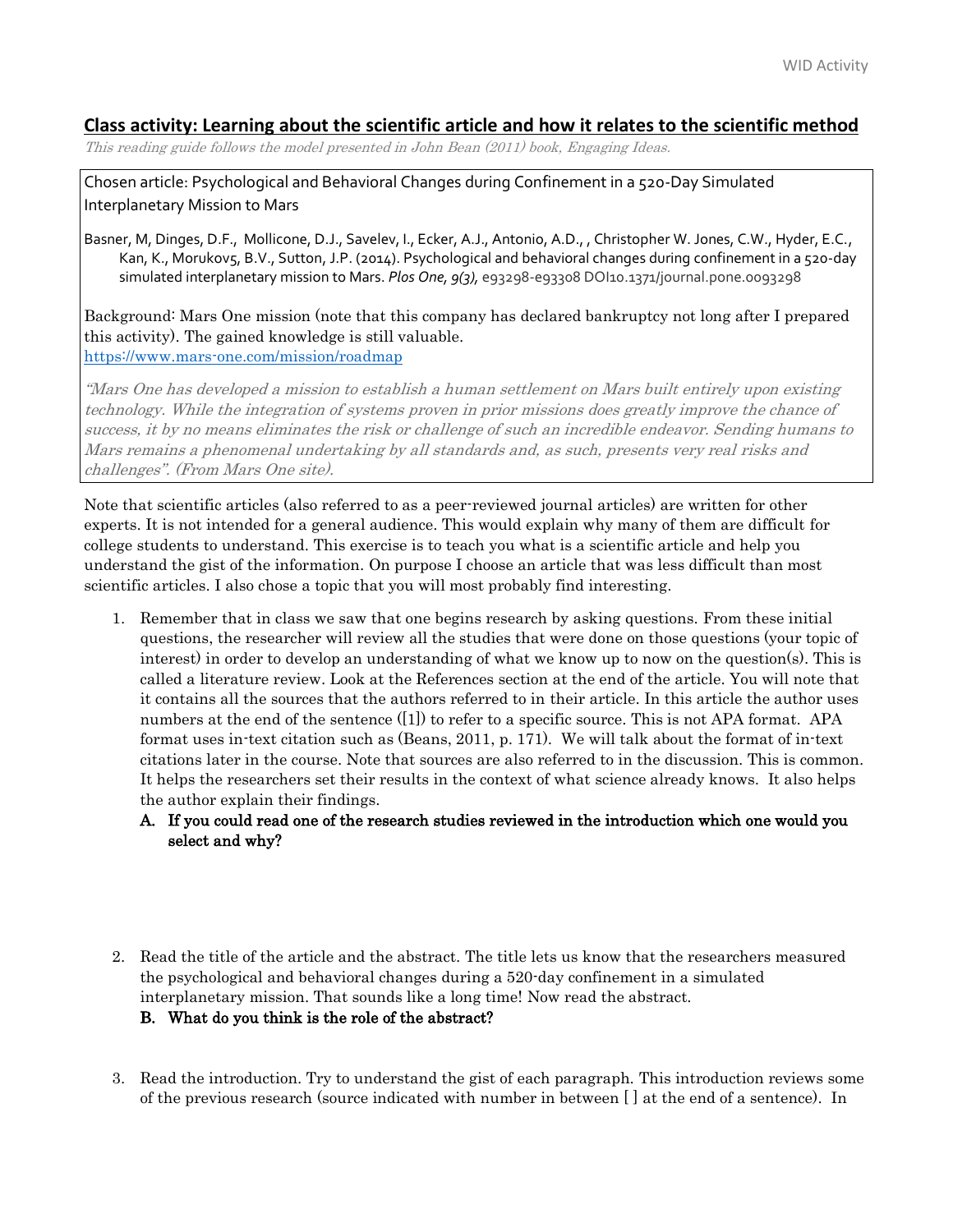the introduction, the authors describe what is known and unknown on the topic and what theory has been developed from the findings of previous research. It will also discuss some of the limitations of previous studies. In this article, you will see that not much is known on their research question.

# C. What aspects of a mission context, according to NASA, bring the most risk to a crew and mission?

- 4. Basically, the researchers are going to measure the psychological (for example mood states, depression, how others perceive you) and behavioral (for example level of activity, concentration, sleep cycle) changes of the 6 crew members in this long confinement made to mimic a flight to Mars. Read the hypothesis on page two.
	- D. Restate the hypothesis in ordinary rather than scientific language. In other words, make the hypothesis understandable to your kid brother or sister.

- 5. Under Materials and Methods you will typically find information on the subjects, the procedure and materials used in the study. Remember that one step in the carrying out of a study is to operationalize the hypothesis. You will find this information described in the method and material section. The material section describes the different tests used to measure psychological aspects like mood states and behavioral changes like reaction time and attention. The psychological tests are called scales, inventory, or questionnaire and are developed to measure something. The operational definition of depression for example would be a score above a certain point on the 20 questions Beck Depression Inventory. Most inventories in its conception are tested on a lot of people to make sure that it gives consistently a true measure of depression (or whatever you are measuring).
	- E. Describe the lucky subjects who spent 520 days in confinement. Would you have volunteered to participate is such a study?

F. What did the researchers do to simulate a Mars mission environment? Was it, in your opinion, a good simulation?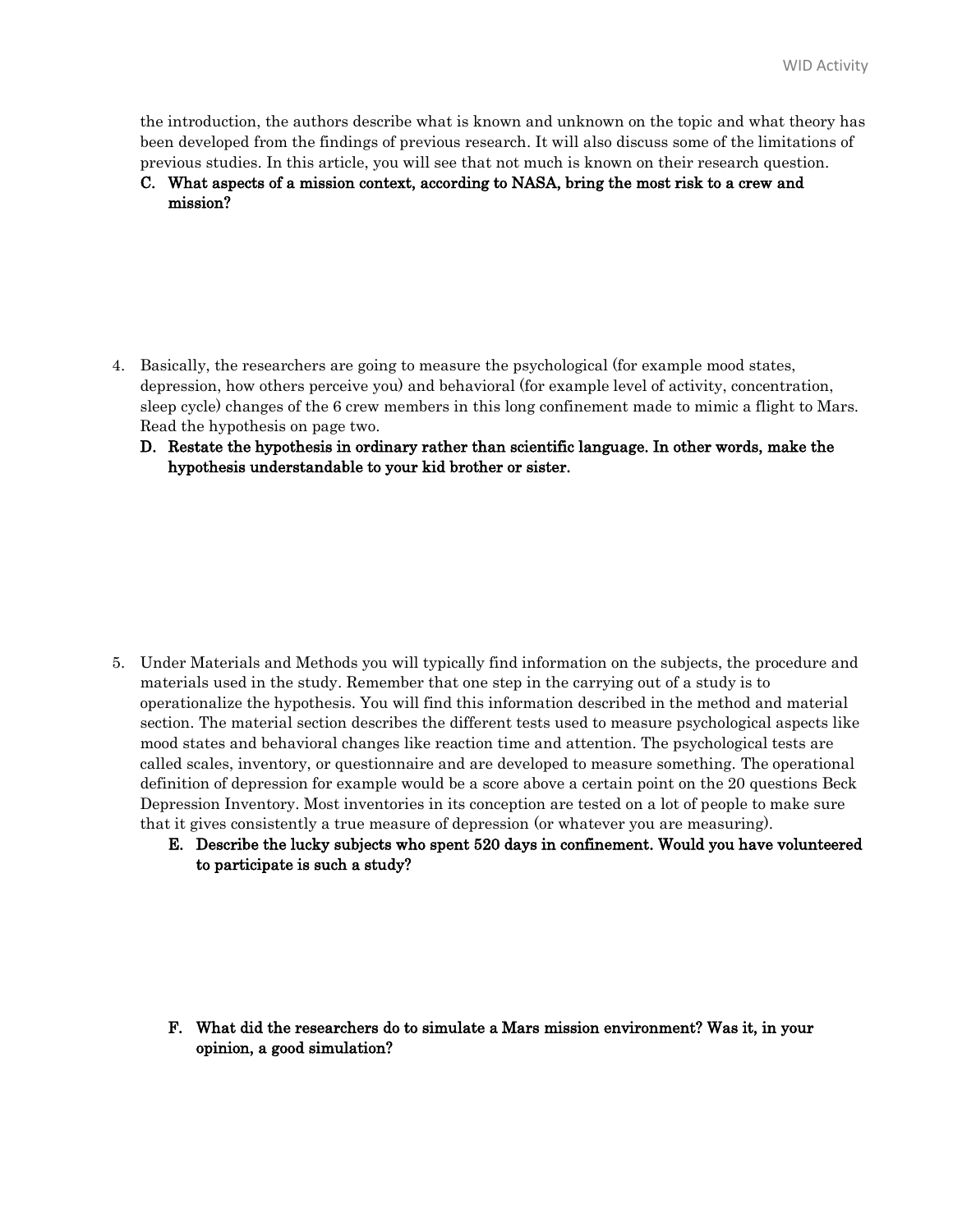- G. Name two variables (a variable is an aspect one is studying) measured in this study and how it was measured.
- 6. After collecting the data, you need to analyze it. Skim the statistical analysis and results section. Focus only on what you can understand; don't worry about what you don't understand. These sections are aimed at experts in experimental design and statistical methods. Focus on some of their findings.

## H. From the result section, indicate two interesting results the researchers obtained.

- 7. While the result section is difficult to follow, the discussion section will normally describe the findings in clearer terms. This is the section I normally tell students to jump to once they have understood what the study is about and how they did it. The discussion will tell the reader whether the hypothesis was supported or not. They will also describe how their findings compare to what we already know about this topic.
	- I. Did the average amount of sleep of the subjects increased with time of mission? Was this increase the same for all subjects? What is one explanation for the increase in sleep time during the mission?
	- J. Was there an increase is psychological difficulties (depressive symptoms and psychological distress)?

### K. Was there a lot of conflicts reported between members of the mission?

- 8. At the end of the discussion section you will find a limitation section. It describes some of the problems with aspects of the present research.
	- L. What is one of the main limitation of this study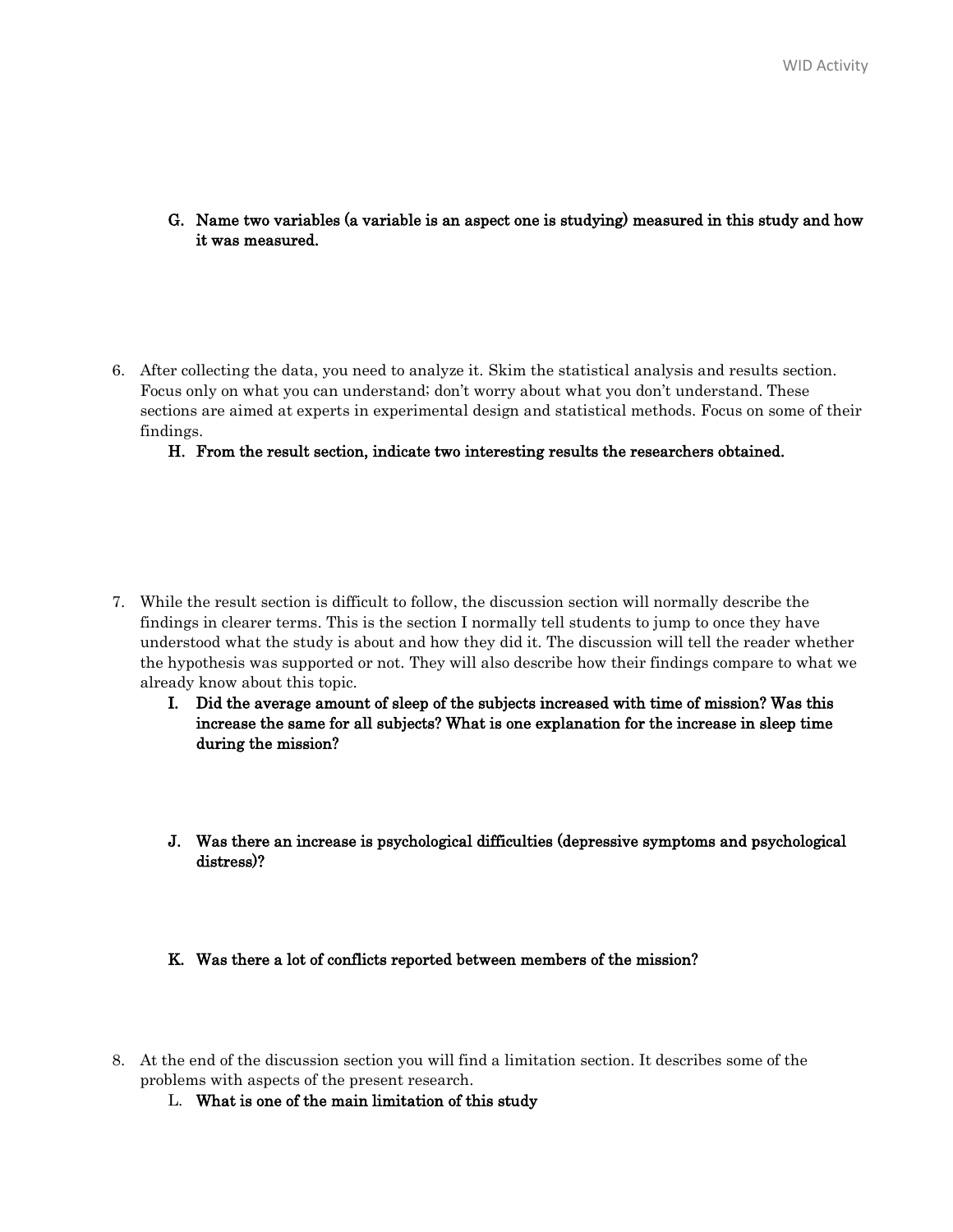9. In what way does the scientific article relate to every step of the scientific method? In other words, which part of a scientific article deals with each step of the scientific method? In presenting their results in a scientific journal, which step of the scientific method are the researchers addressing?